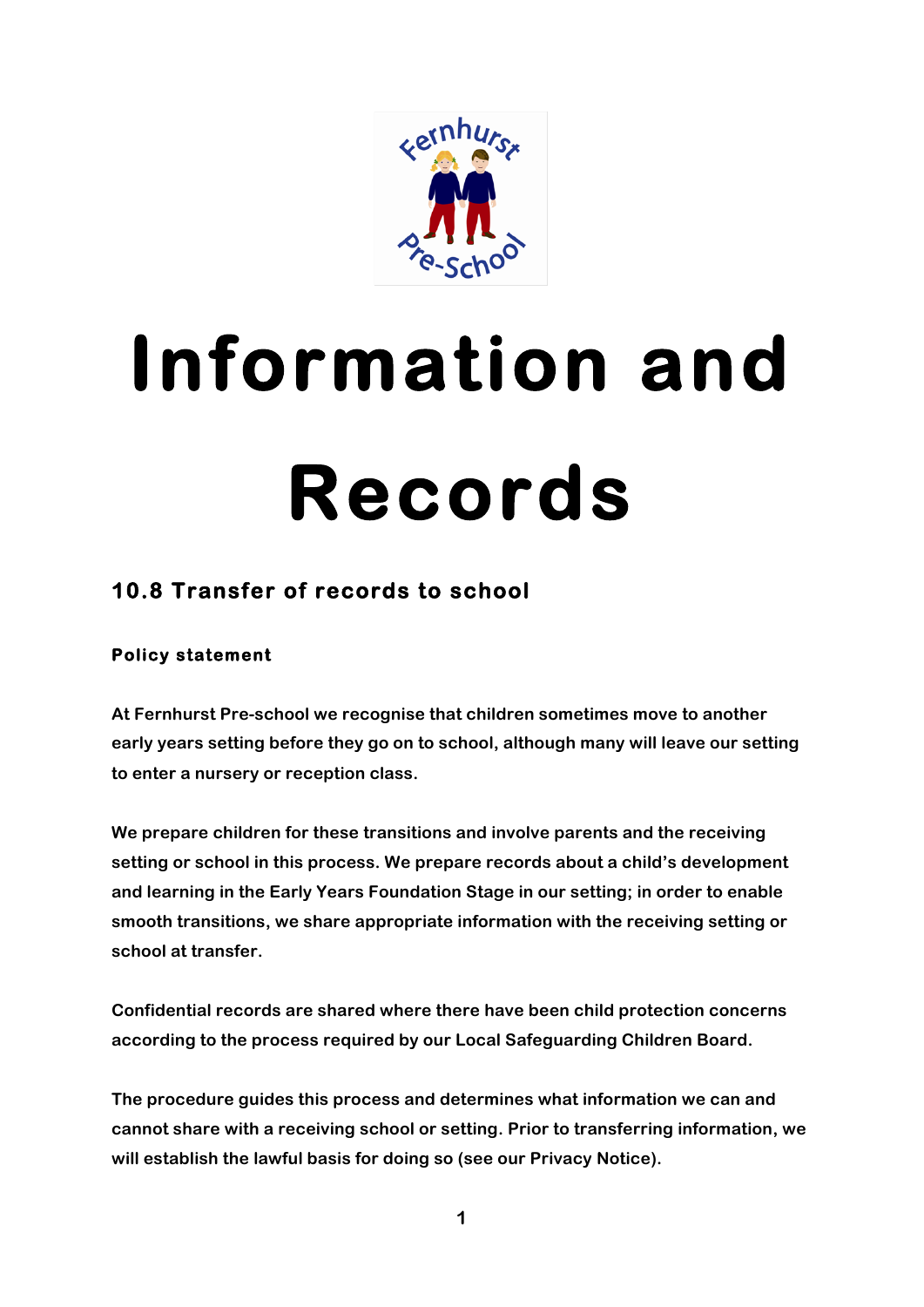### **Procedures**

# **Transfer of development records for a child moving to another early years setting or school**

- § **Using the Early Years Outcomes (DfE 2013) guidance and our assessment of children's development and learning, the key person will prepare a summary of achievements in the seven areas of learning and development.**
- **EXECTE FERIM** Frimary School, where most of the children in our setting will transfer **to, also use the online learning journal Tapestry so we therefore transfer the children's records over to the Reception Class teacher electronically.**
- The record refers to:
	- **any additional language spoken by the child and his or her progress in both languages;**
	- **any additional needs that have been identified or addressed by our setting;**
	- **any special needs or disability, whether a Common Assessment Framework(CAF) was raised in respect of special needs or disability, whether there is an Education, Health and Care Plan, and the name of the lead professional.**
- § **The record contains a summary by the key person and a summary of the parent's view of the child.**
- § **The document may be accompanied by other evidence, such as photos or drawings that the child has made.**
- When a child transfers to a school, most local authorities provide an assessment **summary format or a transition record, which we will follow as applicable.**
- **EXECT** If there have been any welfare or protection concerns, we place a star on the **front of the assessment record.**

## **Transfer of confidential information**

- **The receiving school or setting will need to have a record of any safeguarding or child protection concerns that were raised in our setting and what was done about them.**
- § **We will make a summary of the concerns to send to the receiving setting or school, along with the date of the last professional meeting or case conference. Some Local Safeguarding Children Boards will stipulate the forms to be used and provide these for us to use.**